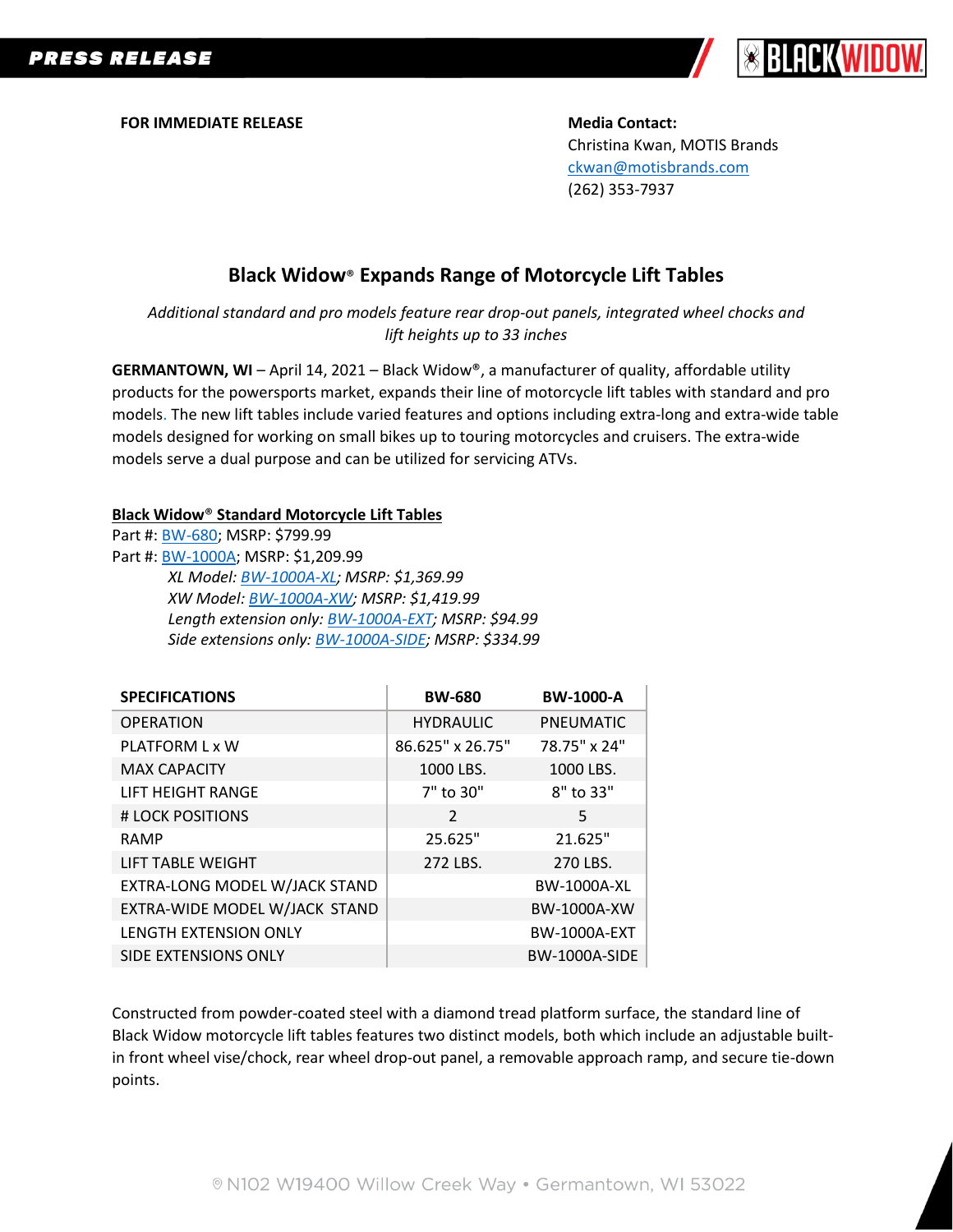

The BW-680 model operates hydraulically using foot levers to raise the platform with pump action, and lower it slowly in conjunction with a valve release. As a safety mechanism, a locking bar slides across the frame at the base in one of two positions to prevent the table from lowering.

The BW-1000A model operates pneumatically with a foot pedal to raise and lower the platform. A fiveposition safety bar below the platform prevents the table from lowering.

Both models are mobile. The BW-680 model is fully mobile with four dolly wheels for repositioning in a shop or garage. Two bolted feet lock the lift in place once it's ready for use. The BW-1000A pneumatic model features two front dolly wheels. An included hand dolly hooks into the rear of the BW-1000A lift table to make it easier to move the table as needed.

The BW-1000A model features several optional upgrades to assist with larger touring bikes, longer cruisers, or smaller ATVs. The side extensions include two 10" wide sections with four tie-down eyelets that bring the total platform and ramp width to 48" for ATV use. The 14" long front extension increases the platform length to 92.75" for cruisers and choppers with longer wheelbases. The BW-1000A table is available as a kit with the side or length extensions. The kits include a complimentary center jack stand with a lift height of 3.75" to 15.75" that supports up to 1,100 pounds.

## **Black Widow**® **Pro Motorcycle Lift Tables**

Part #: [BW-1500AO-V2-MC;](https://www.blackwidowpro.com/motorcycle/lifts/p/bw-1500ao-v2-mc/) MSRP: \$1,529.99 Part #: [BW-PROLIFT-HD;](https://www.blackwidowpro.com/motorcycle/lifts/p/bw-prolift-hd/) MSRP: \$1,384.99 *XW Model: [BW-PROLIFT-HDXW;](https://www.blackwidowpro.com/motorcycle/lifts/p/bw-prolift-hdxw/) MSRP: \$1,524.99 Side extensions only[: BW-PROLIFT-HD-SE;](https://www.blackwidowpro.com/motorcycle/lifts/p/bw-prolift-hd-se/) MSRP: \$289.99 XL center ramp only: [BW-PROLIFT-HD-XLTABR;](https://www.blackwidowpro.com/motorcycle/lifts/p/bw-prolift-hd-xltabr/) MSRP: \$99.99 XL side ramps only: [BW-PROLIFT-HD-XLSR;](https://www.blackwidowpro.com/motorcycle/lifts/p/bw-prolift-hd-xlsr/) MSRP: \$104.99 Rear roller plate only[: BW-PROLIFT-HD-XL;](https://www.blackwidowpro.com/motorcycle/lifts/p/bw-prolift-hd-rl/) MSRP: \$94.99*

| <b>SPECIFICATIONS</b>             | <b>BW-1500AO-V2-MC</b> | <b>BW-PROLIFT-HD</b>    |
|-----------------------------------|------------------------|-------------------------|
| <b>OPERATION</b>                  | AIR-OVER-HYDRAULIC     | AIR-OVER-HYDRAULIC      |
| PLATFORM L x W                    | 78" x 47"              | 105.5" x 24"            |
| <b>MAX CAPACITY</b>               | 1500 LBS.              | 1500 LBS.               |
| LIFT HEIGHT RANGE                 | 6.75" to 33.5"         | 7" to 31.25"            |
| # LOCK POSITIONS                  | 6                      | 8                       |
| <b>RAMP</b>                       | 21.625"                | 20"                     |
| <b>LIFT TABLE WEIGHT</b>          | 440 LBS.               | 350 LBS.                |
| <b>WHEELS</b>                     |                        | <b>YES</b>              |
| <b>JACK STAND</b>                 |                        | <b>YES</b>              |
| EXTRA-WIDE MODEL                  |                        | <b>BW-PROLIFT-HDXW</b>  |
| SIDE EXTENSIONS ONLY              |                        | <b>BW-PROLIFT-HD-SE</b> |
| EXTRA-LONG CENTER RAMP ONLY       |                        | BW-PROLIFT-HD-XLTABR    |
| <b>EXTRA-LONG SIDE RAMPS ONLY</b> |                        | BW-PROLIFT-HD-XLSR      |
| <b>REAR ROLLER PLATE</b>          |                        | <b>BW-PROLIFT-HD-RL</b> |